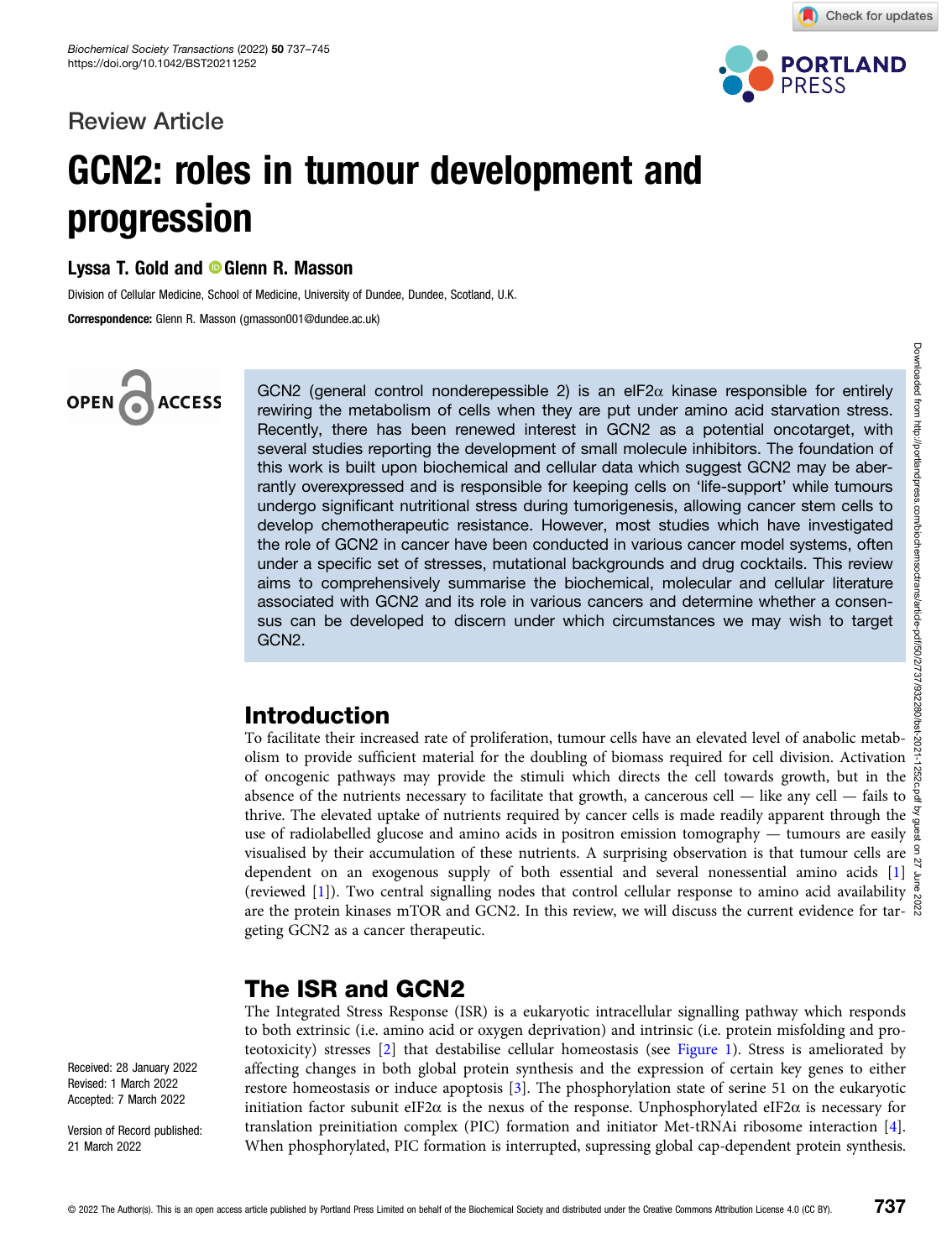<span id="page-1-0"></span>

Figure 1. The GCN2 mediated arm of the Integrated Stress Response (ISR).

On a reduction in amino acid availability, there is an associated increase in deacylated (uncharged) tRNA. GCN2 is activated through association with the ribosome, resulting in phosphorylation of eIF2α. This leads to a global reduction in cap-dependent translation, and the activation of ATF4.

However, certain mRNAs possess 5' upstream open reading frames (uORFs) that facilitate the translation of their coding region on disruption of eIF2 levels, most notably activating transcription factor 4 (ATF4) [\[3,5\]](#page-6-0).

The four ISR serine-threonine kinases that phosphorylate eIF2α each sense a different stress: PKR-like ER Kinase (PERK) sense endoplasmic reticulum (ER) stress related to protein misfolding and is located within the ER lumen; double-stranded RNA-dependent protein kinase (PKR) responds to viral infection; heme-regulated eIF2 $\alpha$  kinase (HRI) which senses heme deficiency; and general control non-derepressible 2 (GCN2) senses amino acid deficiency [[3\]](#page-6-0). Depending on the stress type, length, or intensity, the response affected may be directly pro-survival, activating genes that oppose the infringing stress and promote a return to homeostasis, that promote cell proliferation [\[6](#page-6-0)] or autophagy [\[7\]](#page-6-0), or may instead induce apoptosis if survival is not possible. Given the multiple genes under eIF2 $\alpha$ -ATF4 control, multiple processes are likely to be influenced simultaneously in response to a single stressor to best restore cellular health.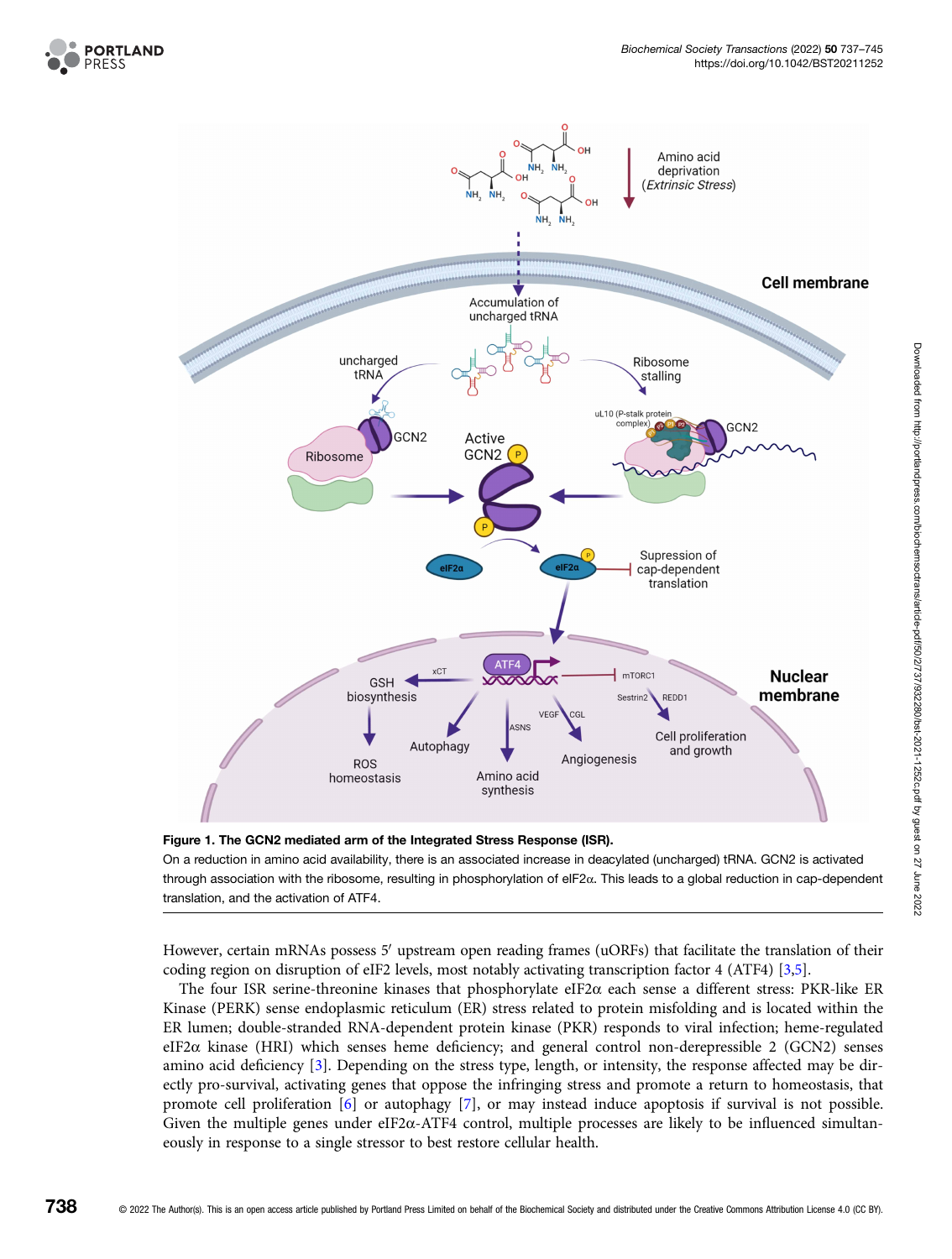

The intrinsic and extrinsic stresses that activate the ISR in non-diseased cells undergoing stress, including metabolite deficiencies and proteotoxicity due to misfolding and aggregation, are particularly prevalent in cancerous cells which occupy the tumour microenvironment (TME) [[8\]](#page-6-0). Rapid proliferation results in tumours that rapidly outgrow their blood supply, limiting access to oxygen and metabolites [\[9](#page-6-0)], introducing a stress state that must be overcome for cancerous cells to avoid cell death and outcompete their healthy counterparts, achieving successful, prolonged, tumorigenesis.

The ISR is one pro-survival pathway that tumours can utilise to overcome these barriers to survival and proliferate effectively, and the activity of the ISR has been demonstrated to be crucial to both the propagation and development of drug resistance in multiple solid-tumour cancers, including cisplatin resistance in gastric cancer [[10\]](#page-6-0), and gemcitabine resistance in pancreatic cancer [\[11\]](#page-6-0). The importance of the ISR and eIF2 $\alpha$  phosphorylation in promoting cancer plasticity and metastasis can be observed using the ISR inhibitor ISRIB (Integrated Stress Response InhiBitor), a small molecule which nullifies eIF2 $\alpha$  phosphorylation by promoting eIF2B GEF activity [\[12\]](#page-6-0). Breast cancers treated with paclitaxel (a first-line breast cancer chemotherapeutic), will rapidly develop resistance [[13\]](#page-7-0) — this can be abrogated through addition of ISRIB which re-sensitised cells to paclitaxel by preventing ISR activation. This forms the basis for investigating GCN2's role in tumour development.

### GCN2 activation in cancer

GCN2 is the only ISR kinase conserved across all eukaryotes, including yeast (Gcn2), where it is activated by a wider range of stressors [[14](#page-7-0)]. Both GCN2 (and its yeast homologue Gcn2) can be activated by deacylated tRNA, which accumulate intracellularly due to amino acid scarcity. Deacylated tRNA may act as an internal indicator of amino acid deficiency and interact with the C-terminus of GCN2, specifically the HisRS-like domain which is also involved in autoinhibition of the kinase domain [\[15\]](#page-7-0). GCN2 may also be activated by ribosomal translational stalling [\[16\]](#page-7-0) and the ribosomal P-stalk [\[17,18\]](#page-7-0) but it is unclear whether these mechanisms work in unison with deacylated tRNA or whether there is a divergence in activation mechanisms between yeast and higher eukaryotic organisms.

GCN2 autophosphorylates at least two residues (T899 & T904) when activated [\[19\]](#page-7-0) and this can act as a useful biomarker in cancer samples to determine GCN2 activation status, alongside eIF2α phosphorylation. Ye et al. [\[7\]](#page-6-0) observed increases in both the total amount of GCN2 and phosphorylated GCN2 in colon, lung, breast and liver cancer tissue samples when compared with healthy tissue. Wang et al. [[20](#page-7-0)] made similar observations in human oral squamous cell carcinoma, and, most recently, Furnish et al. [\[21\]](#page-7-0) observed similar results in a prostate cancer study. In addition to this, a systematic quantified study determined that increased GCN2 expression levels in human papillary renal cell carcinoma were a powerful indicator of poor patient outcomes [[22\]](#page-7-0).

As part of a larger multiomics study Saavedra-Garcia et al. [[23](#page-7-0)] investigated the available cancer bioinformatics repositories, such as the Cancer Dependency Map (DepMap) and The Cancer Genome Atlas (TCGA) to determine which cancers may be most vulnerable to GCN2 targeting [\[24\]](#page-7-0). They determined that ∼13% of cancer cell lines appear to be dependent on GCN2 (in comparison, they found that, 0.1%, 0% and 0.7% of the cancer cell lines screened were dependent on the other eIF2 $\alpha$  kinases, HRI, PKR and PERK, respectively). Focusing on multiple myeloma (MM) and glioblastomas, they found that patients with tumours predicted to be GCN2-dependent (this prediction was done by looking at the transcriptional profile of patient samples available in the TCGA), had more aggressive cancers, which required earlier and sustained treatment both pharmacologically and using radiotherapy. One key commonality observed in predicted GCN2-dependent cancers was enrichment in transforming growth factor β (TGF-β) signalling genes, which may point to a functional biomarker for targeting GCN2 dependent tumours.

What is unclear is the underlying mechanism which facilitates sustained GCN2 activation in cancerous cells. GCN2 is a protein with a short half-life, and GCN2 down-regulation is most likely mediated through ubiquitination and proteasomal degradation [[25](#page-7-0)], facilitated through the formation of a NEDD4L (neural precursor cell-expressed, developmentally down-regulated 4-like)-β-arrestin1/2-GCN2 ternary complex. Autophosphorylated, activated GCN2 appears to be protected from this proteasomal degradation pathway and it is postulated that the gradual accumulation of phosphorylated GCN2 over time may drive cells to eventual CHOP mediated apoptosis. It has been suggested that it is the breakdown of this turnover pathway, rather than increased levels of GCN2 translation, is the cause for increased GCN2 levels [\[25\]](#page-7-0). This would suggest that the phosphatases responsible for dephosphorylating GCN2 would play a crucial role in the negative feedback mechanism of the pathway. A possible candidate is TAP42, a regulator of type 2A-related protein phosphatases [\[26\]](#page-7-0)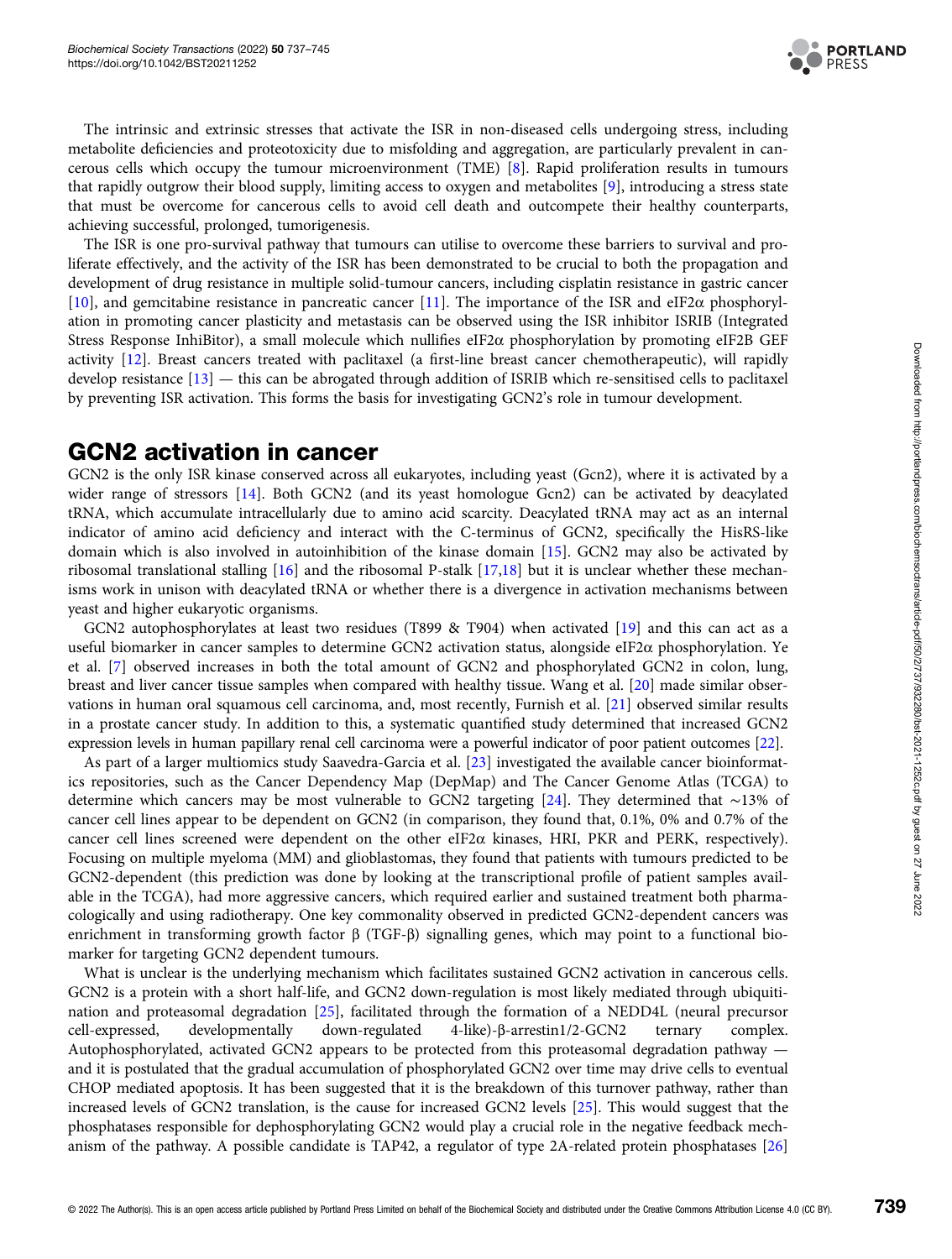

which once activated by TOR signalling, can dephosphorylate certain residues on Gcn2 — although there is no ready candidate for this role in mammalian systems.

In addition to this sustained up-regulation, there is function redundancy between GCN2 and PERK also. Ye et al. [\[7\]](#page-6-0) demonstrate that both kinases phosphorylate eIF2α and contribute to ATF4 up-regulation in response to low glucose in MEFs: for GCN2 this is likely linked to glutaminolysis [\[27\]](#page-7-0), while for PERK glucose starvation is likely to impair successful protein synthesis. This is compounded by the observation that in soft tissue sarcoma models, GCN2 KO phenotypes can be largely compensated by PERK maintaining ATF4 signalling [[28](#page-7-0)] — in order to completely ablate eIF2 $\alpha$  phosphorylation upon ISR activation it is necessary to KO both GCN2 and PERK [[29](#page-7-0)]. This evidence supports GCN2's crucial role in tumour survival but also highlights a need for a further understanding of these entangled pathways if this is to be effectively utilised.

### Amino acid starvation treatment regimes

The key characteristic of GCN2 within the ISR is its role as a sensor of amino acid depletion: to respond to this effectively, amino acid synthesis and transporter genes are under control of the GCN2–ATF4 pathway. There are currently a number of amino acid depletion strategies undergoing clinical evaluation to treat various cancers, but the role of GCN2 in eliciting a therapeutic response is not always clear.

The GCN2–ATF4 pathway is crucial to the longevity of many solid-state tumours when challenged by absence of non-essential amino acids (NEAA) and their ability to oppose this stress. One well-investigated example of GCN2 inhibition coupled to an amino acid starvation treatment is that of asparaginase synthetase (ASNS), which catalyses glutamine-dependent conversion of aspartate to asparagine [[30](#page-7-0)]. In vivo, silencing either ATF4 or GCN2 in fibrosarcoma tumours significantly reduces or entirely supresses tumour growth in mouse xenograft models [[7](#page-6-0)], indicating the importance of this pathway for successful, prolonged, tumour growth even when not challenged by amino acid stress. ASNS mRNA levels, alongside amino acid transporters SLC1A4 and SLC7A5, are elevated in response to glucose deprivation, being under GCN2–ATF4 control [\[7](#page-6-0)]. Targeting GCN2 as a key factor in ASNS expression has already been successfully demonstrated against acute lymphoblastic leukaemia (ALL) cells, an aggressive form of blood cancer that is frequently treated with asparaginase (ASNase). Combining ASNase treatment with a GCN2 inhibitor significantly reduces proliferation in CCRF-CEM cells, with apoptosis being induced via MAPK activation, resulting in increased PARP cleavage and caspase 3/7 activity [[31](#page-7-0)], indicating a sensitising relationship that could be used to augment current therapy.

Tumours utilise alternate bioenergetic pathways to supplement the energetic and catabolic cost of rapid, uncontrolled, proliferation as a response to glucose deprivation. This includes glutaminolysis, during which glutamine (Gln) is utilised by tumours in mitochondrial ATP production and as a source of catabolic carbon and nitrogen for alternate amino acid, nucleotide, and lipid synthesis [[27](#page-7-0)], thus also supporting the synthesis of larger biomolecules also required for proliferation. As a precursor to other amino acids via glutaminolysis, Gln deprivation impairs this mode of amino acid replenishment in tumours, resulting in starvation, accumulation of deacylated-tRNA, and GCN2–ATF4 pathway activation. Glutamine starvation in MYC-mediated neuroblastoma results in GCN2–ATF4 activation, apoptosis, and tumorigenesis suppression [[32](#page-7-0)], demonstrating the reliance of tumours on these alternate metabolic pathways, and their potential for exploitation as a therapeutic target, including via GCN2.

# ROS and protein homeostasis

In addition to ensuring metabolite supply to stressed cells, the GCN2–ATF4 pathway also removes toxic cellular products. This includes regulating oxidative stress by controlling ROS homeostasis in response to amino acid depletion [\[33,34](#page-7-0)]. Intracellular ROS levels increase due to mitochondrial disfunction caused by cysteine deprivation, which elevates phosphorylated GCN2 levels. This can result either in CHAC1-mediated apoptosis by glutathione (GSH) degradation[[35](#page-7-0)], or GCN2–ATF4 mediated expression of xCT, the light subunit of the  $x_c$ --cysteine/glutamate transporter, which helps maintain intracellular GSH levels [[36](#page-7-0)], and protects against ROS damage caused by amino acid imbalance. The GCN2–ATF4–xCT pathway negates secondary negative effects of amino acid deprivation, however, this can also be co-opted by tumours to gain drug resistance.

The GCN2–ATF4–xCT pathway imparts cisplatin resistance in gastric cancer, and xCT is a negative prognostic indicator due to its elevation of GSH levels [\[10](#page-6-0)[,36\]](#page-7-0). Cisplatin operates by inducing lipid peroxidation, elevating intracellular ROS levels and inducing apoptosis [\[10\]](#page-6-0). Elevated ROS results in GSH biosynthesis via the GCN2–xCT pathway, and the resultant cytoprotective antioxidant activity allows gastric cancer cells to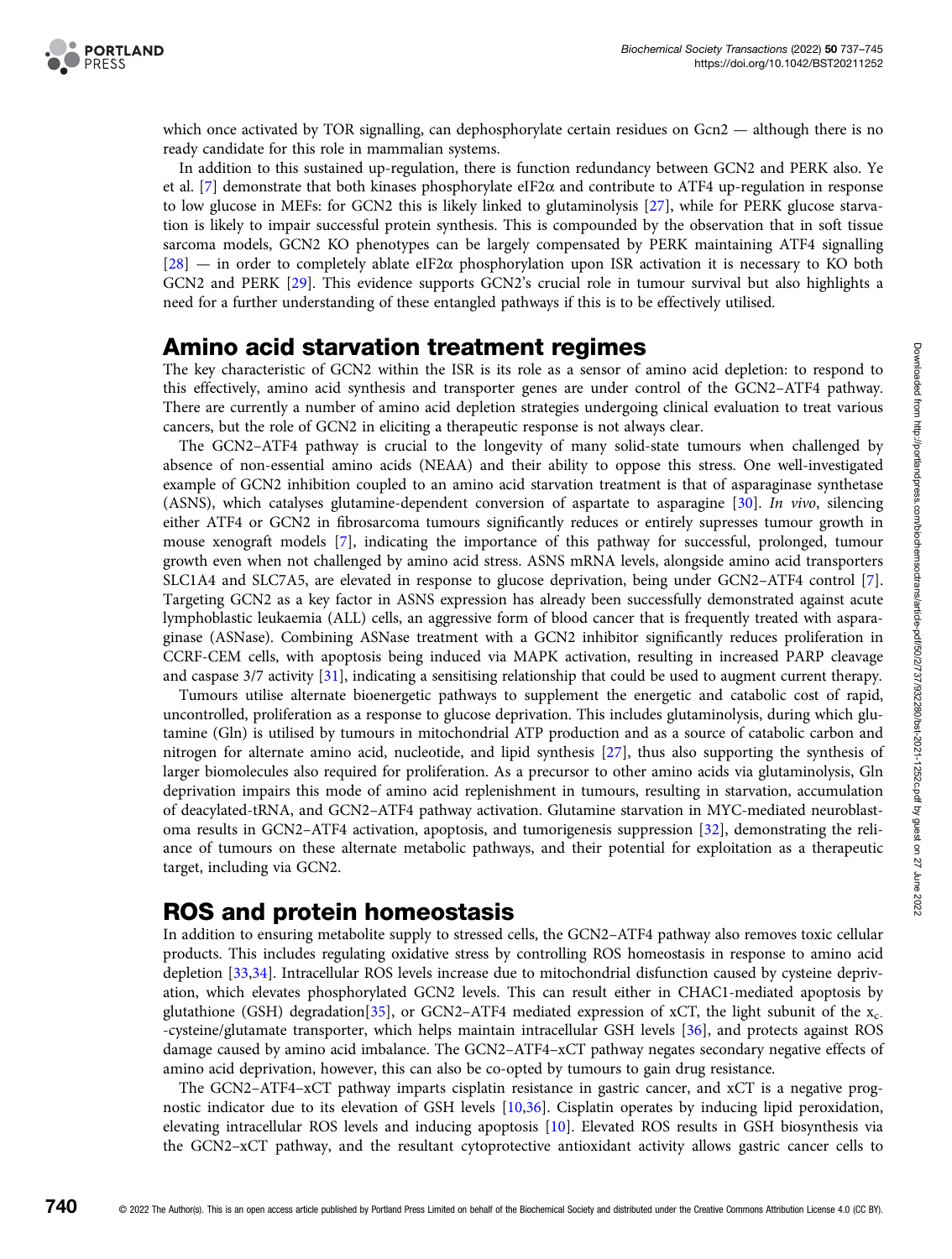

resist cisplatin treatment. Inhibition of GCN2 would augment treatment in gastric cancer patients showing elevated xCT levels.

GCN2's role in ROS homeostasis may facilitate its ability to accelerate chemotherapeutic resistance development. This was made apparent through a recent and extensive transcriptome, proteome and metabolome study [[23\]](#page-7-0) which treated MM cells with proteasome inhibitors and then followed the changes in metabolism which facilitated recovery. It was found that inhibition of GCN2 with the inhibitor GCN2iB [[31\]](#page-7-0) prevented a subset of MM cells from recovering. Post-stress, GCN2 inhibition was found not only to alter amino acid levels, as expected from its canonical role, but also GSH, N-acetylcysteine and cysteine which indicate that GCN2 was also facilitating cellular recovery from chemotherapeutically initiated ROS stress.

Furthermore, GCN2 activity has been implicated in mitophagy [\[37\]](#page-7-0) — the process that clears damaged mitochondria from the cell and may have a role in tumour progression [\[38](#page-7-0)] and the development of chemotherapeutic resistance [[39\]](#page-7-0). Ghosh et al. found that even minor decreases in Mic60 (also known as Mitofilin) expression resulted in a drastic reduction in mitochondrial fitness and resulted in a rise in oxidative and starvation stress which fuelled metastasis and cell death evasion. It was shown through transcriptomics that the ISR was highly up-regulated on Mic60 depletion, with high levels of ATF4 and DDIT3 correlating with both lower Mic60 and worse patient prognosis in glioblastomas and kidney cancer. Exposing Mic60 depleted cell cultures to GCN2 inhibitors proved an effective means of selectively killing metastatic cells.

### **Proteotoxicity**

Tumorigenesis relies on increased protein synthesis, which can result in metabolite-related stress and subsequent protein misfolding and proteotoxicity, triggering apoptosis. Many colorectal cancers (CRC) develop loss-of-function mutations in the tumour suppressor APC (adenomatous polyposis coli), resulting in up-regulated MYC mRNA levels and proto-oncogenic activity [[40](#page-7-0)], which has been shown to contribute to tumour initiation [\[41\]](#page-7-0). MYC up-regulates global protein synthesis, elevating amino acid and energy consumption, which in the tumour microenvironment stress state induces proteotoxic, MYC-driven apoptosis. In this context, GCN2 promotes survival by responding to the amino acid drain via a GCN2–eIF2α negative feedback loop that opposes the MYC-mediated increase in transcription via eIF2 $\alpha$  activation, preserving metabolites, negating proteotoxic accumulation, and halting apoptosis [\[40\]](#page-7-0). The frequency of the APC mutations among CRC tumours and their reliance upon GCN2 for survival identifies a biomarker that can be identified for refined treatment, and a target (GCN2) for inhibition to improve therapeutic outcome. APC-deficient cells treated with the GCN2 inhibitor A-92 induces apoptosis dose-dependently, as well as decreasing eIF2α phosphorylation and elevated MYC mRNA levels [\[40](#page-7-0)], which as described above, would induce the observed cell death.

# Angiogenesis

Rapid tumour growth can be quickly limited by blood supply and nutrient availability (amino acids, glucose, and oxygen) [\[20\]](#page-7-0), introducing a stress state that must either be overcome or lead to apoptosis. Tumours stimulate angiogenesis to improve nutrient availability and match blood supply to tumour growth by inducing vascular endothelial growth factor (VEGF). VEGF expression is under GCN2 control in response to amino acid deficiency (AAD) [[20,42](#page-7-0),[43](#page-7-0)]. In mouse-xenografted UM-SCC-22B squamous carcinoma tumours, GCN2 knockdown supresses VEGF levels and results in a reduction in both blood vessel density and tumour volume [[20\]](#page-7-0), indicating that in vivo, GCN2's response to AAD is key to angiogenesis initiation via VEGF, a response that would usually promote vascular health in a non-cancerous state, but here promotes tumorigenesis. There is a clear relationship between GCN2 sensing and VEGF activity that could be targeted, potentially in multiple tumour cell lines.

# Cell proliferation and mTORC1

As well as responding to cellular amino acid deficiency by promoting angiogenesis, GCN2 is also able to promote cell proliferation by exerting influence over mammalian target of rapamycin complex 1, or mTORC1. Under non-stress conditions mTORC1 promotes survival and proliferation in part by up-regulating translation of mRNA's corresponding to translationally relevant proteins [[6\]](#page-6-0). In healthy cells undergoing amino acid stress, these genes are down-regulated to ensure survival until homeostasis is re-established, however, during AAD, mTORC1 is under the control of GCN2, suggesting an interplay between these two amino acid sensing pathways. GCN2<sup>−/−</sup> mice treated with asparaginase show a rapid increase in hepatic mTORC1 activity and subsequent mRNA translation initiation [[6](#page-6-0)] and similarly in pancreatic mTORC1 under the same conditions [\[44\]](#page-8-0),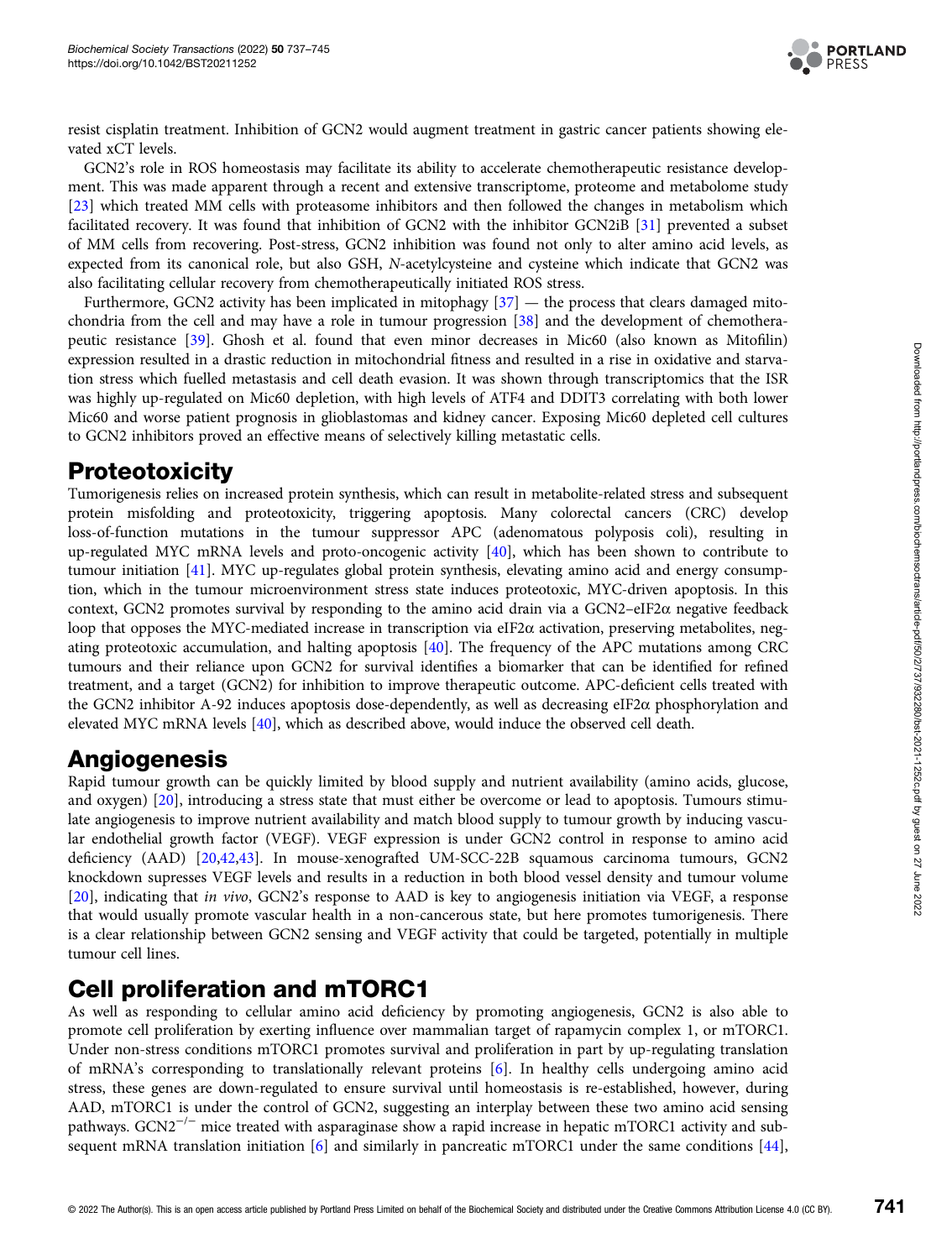

but is halted by eIF2 $\alpha$  phosphorylation, indicating that the GCN2–eIF2 $\alpha$  pathway exerts control over mTORC1 activity under amino acid stress, and that cell survival is promoted by eIF2α-mediated suppression of protein synthesis triggered by mTORC1.

# Potential roles of GCN1 and GCN20

Given that GCN2 activation requires an association with a heterodimer consisting of GCN1 and GCN20 (ABCF3), it could be hypothesised that changes in these proteins would likely impact on the ability of GCN2 to act as either tumour suppressor or oncogene. Recent work determining the structure of Gcn1 bound to a collided disome by Pochopien et al. [\[45\]](#page-8-0) has provided some insight into the nature of its role in activating GCN2 (assuming that the yeast system of activation is maintained in humans). Gcn1 acts as both bridge and scaffold to straddle the collided ribosomes, interacting extensively with both the colliding and leading ribosomal P-stalks as well as their peptidyl-tRNA and deacylated tRNA. Several studies (see above) have shown how GCN1 might act as a signalling platform, allowing input from, for example, MIRO2 to facilitate GCN2 activation under a variety of stress scenarios.

The role of GCN1 in higher eukaryotic organisms may have additional complexities. GCN1 KO mice [[46](#page-8-0)] exhibited distinct phenotypes when compared with GCN2 KO. While GCN2 KO mice are viable, fertile and have no discernible phenotypic abnormalities with standard growth conditions [[47](#page-8-0)], GCN1 KO mice exhibit embryonic lethality due to extreme growth retardation. Furthermore, Yamazaki et al. generated mice which expressed a GCN1 mutant that lacked the RWDBD domain (Gcn1ΔRWDBD), and therefore should be unable to interact with GCN2. Gcn1ΔRWDBD mice had a distinct phenotype, with a milder growth defect and perinatal lethality most likely due to abnormalities in lung development. It may be that the role of GCN1 in facilitating ribosomal recycling may explain the more dramatic phenotype of its loss. Furthermore, a recent study implicated GCN2 activity as a sensor of ribosomal fitness [\[21](#page-7-0)]. This study focused on mitochondrial Rho GTPase 2 (MIRO2) — a prognostic marker for metastatic prostate cancer and found that MIRO2 interacted directly with GCN1 and this interaction facilitated GCN2 kinase signalling and ATF4 activation. In addition to this, MIRO2 expression levels correlated with both GCN2 and ATF4 expression levels and levels of phosphorylated GCN2 in prostate cancer xenograft models. As MIRO is a mitochondrial protein, located within the outer mitochondrial membrane, it may serve as a sensor of mitochondrial health and activate GCN2 in response to ROS.

While little is known on the role of GCN1, less is known about GCN20 (ABCF3). ABCF3 has been associated with both chemotherapeutic resistance in ovarian cancer [\[48\]](#page-8-0) and enhances human liver cancer cell line proliferation [\[49\]](#page-8-0).

# Conclusion

There appears to be a number of contradictions on how best to target GCN2 as a therapeutic in cancer. Firstly, while it may appear that inhibiting GCN2 would appear to prevent chemotherapeutic resistance and angiogenesis and would stunt the rapid proliferation of cancer cells, especially those tumours that are dependent on certain amino acids to proliferation. However, GCN2's role in promoting apoptosis under a number of conditions would point towards the selective activation of GCN2 being a route to therapy. Secondly, although GCN2 appears to have a driving role in a number of different types of cancer, such as ovarian cancer, leukaemia, glioblastoma and MM, but this appears to only be of consequence under certain mutational backgrounds.

Perhaps the best characterised role for GCN2 is as a facilitator of chemotherapeutic resistance. By allowing cells to rewire their metabolism after exposure to chemotherapeutic agents, it facilitates survival in certain populations of cells which then go on to metastasize. It is likely here where there will be the greatest interest in developing a GCN2 inhibitor which can be used in combination with first line therapies, to prolong their potency.

# Perspectives

• A near-universal hallmark of early tumours and cancers is a persistent state of nutrient starvation. As a critical node in managing this starvation stress, GCN2 appears to be an attractive and possibly selective therapeutic cancer in a broad spectrum on cancers.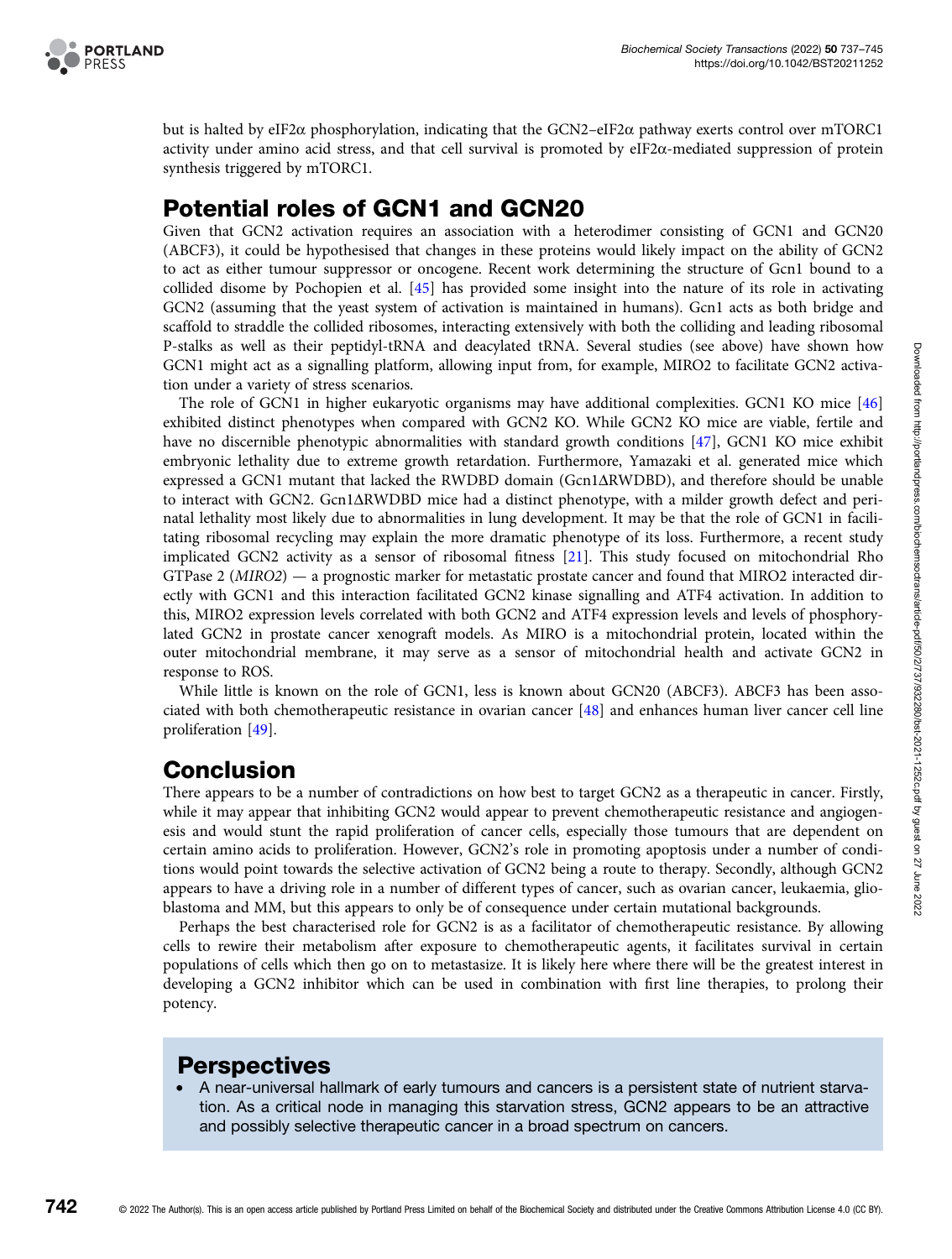

- <span id="page-6-0"></span>• Currently, there are two possible routes to GCN2 mediated cancer therapy – activation induced apoptosis and inhibition of GCN2 to sensitise tumours to amino acid starvation. It is not clear in which context is the preferred option.
- Both fundamental aspects of GCN2 regulation and the role of GCN2 in specific human tissues need further exploration in order to develop GCN2 targeting therapy.

#### Competing Interests

The authors declare that there are no competing interests associated with the manuscript.

#### Funding

L.T.G. is funded by a Ninewells Cancer Campaign Studentship. G.R.M. is funded through a Baxter Fellowship from the University of Dundee.

#### Open Access Statement

Open access for this article was enabled by the participation of University of Dundee in an all-inclusive Read & Publish agreement with Portland Press and the Biochemical Society under a transformative agreement with JISC.

#### Author Contributions

L.T.G. conducted a systematic literature review which formed the basis of the manuscript and drafted the manuscript. G.R.M. provided additional material and edited the manuscript.

#### Abbreviations

AAD, amino acid deficiency; ASNS, asparaginase synthetase; CRC, colorectal cancers; GSH, glutathione; HRI, heme-regulated eIF2 $\alpha$  kinase; ISR, integrated stress response; ISRIB, integrated stress response inhibitor; MIRO2, mitochondrial Rho GTPase 2; MM, multiple myeloma; PERK, PKR-like ER Kinase; PIC, preinitiation complex; TCGA, The Cancer Genome Atlas; VEGF, vascular endothelial growth factor.

### References

- 1 Butler, M., van der Meer, L.T. and van Leeuwen, F.N. (2021) Amino acid depletion therapies: starving cancer cells to death. Trends Endocrinol. Metab. 32, 367–381 <https://doi.org/10.1016/j.tem.2021.03.003>
- 2 Masson, G.R. (2019) Towards a model of GCN2 activation. Biochem. Soc. Trans. 47, 1481–1488 <https://doi.org/10.1042/BST20190331>
- 3 Zebrucka, K.P., Koryga, I., Mnich, K., Ljujic, M., Samali, A. and Gorman, A.M. (2016) The integrated stress response. EMBO Rep. 17, 1374–1395 <https://doi.org/10.15252/embr.201642195>
- 4 Adomavicius, T., Guaita, M., Zhou, Y., Jennings, M.D., Latif, Z., Roseman, A.M. et al. (2019) The structural basis of translational control by eIF2 phosphorylation. Nat. Commun. 10, 2136 <https://doi.org/10.1038/s41467-019-10167-3>
- 5 Vattem, K.M. and Wek, R.C. (2004) Reinitiation involving upstream ORFs regulates ATF4 mRNA translation in mammalian cells. Proc. Natl Acad. Sci. U. S.A. 101, 11269–11274 <https://doi.org/10.1073/pnas.0400541101>
- 6 Nikonorova, I.A., Mirek, E.T., Signore, C.C., Goudie, M.P., Wek, R.C. and Anthony, T.G. (2018) Time-resolved analysis of amino acid stress identifies eIF2 phosphorylation as necessary to inhibit mTORC1 activity in liver. J. Biol. Chem. 293, 5005-5015 <https://doi.org/10.1074/jbc.RA117.001625>
- 7 Ye, J., Kumanova, M., Hart, L.S., Sloane, K., Zhang, H., Panis, D.N.D. et al. (2010) The GCN2-ATF4 pathway is critical for tumour cell survival and proliferation in response to nutrient deprivation. EMBO J. 29, 2082–2096 <https://doi.org/10.1038/emboj.2010.81>
- 8 Tian, X., Zhang, S., Zhou, L., Seyhan, A.A., Borrero, L.H., Zhang, Y. et al. (2021) Targeting the integrated stress response in cancer therapy. Front. Pharmacol. 12, 747837 <https://doi.org/10.3389/fphar.2021.747837>
- 9 Wek, R.C. and Staschke, K.A. (2010) How do tumours adapt to nutrient stress? EMBO J. 29, 1946-1947 <https://doi.org/10.1038/emboj.2010.110>
- 10 Wang, S.-F., Wung, C.-H., Chen, M.-S., Chen, C.-F., Yin, P.-H., Yeh, T.-S. et al. (2018) Activated integrated stress response induced by salubrinal promotes cisplatin resistance in human gastric cancer cells via enhanced xCT expression and glutathione biosynthesis. Int. J. Mol. Sci. 19, 3389 <https://doi.org/10.3390/ijms19113389>
- 11 Palam, L.R., Gore, J., Craven, K.E., Wilson, J.L. and Korc, M. (2015) Integrated stress response is critical for gemcitabine resistance in pancreatic ductal adenocarcinoma. Cell Death Dis. 6, e1913 <https://doi.org/10.1038/cddis.2015.264>
- 12 Tsai, J.C., Miller-Vedam, L.E., Anand, A.A., Jaishankar, P., Nguyen, H.C., Renslo, A.R. et al. (2018) Structure of the nucleotide exchange factor eIF2B reveals mechanism of memory-enhancing molecule. Science 359, eaaq0939 <https://doi.org/10.1126/science.aaq0939>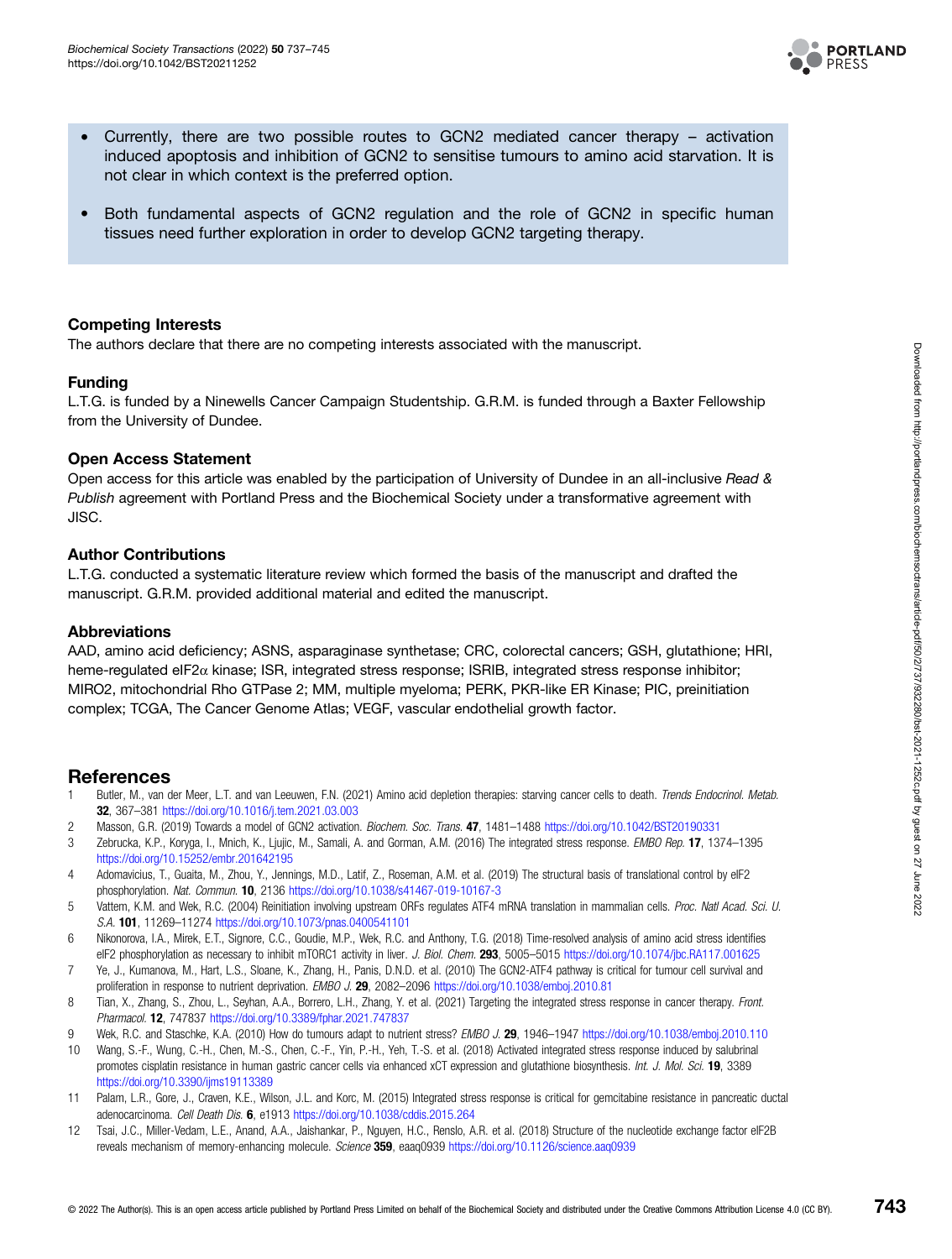<span id="page-7-0"></span>

- 13 Jewer, M., Lee, L., Leibovitch, M., Zhang, G., Liu, J., Findlay, S.D. et al. (2020) Translational control of breast cancer plasticity. Nat. Commun. 11, 2498 <https://doi.org/10.1038/s41467-020-16352-z>
- 14 Postnikoff, S.D.L., Johnson, J.E. and Tyler, J.K. (2017) The integrated stress response in budding yeast lifespan extension. Microb. Cell 4, 368–375 <https://doi.org/10.15698/mic2017.11.597>
- 15 Lageix, S., Zhang, J., Rothenburg, S. and Hinnebusch, A.G. (2015) Interaction between the tRNA-binding and C-terminal domains of yeast Gcn2 regulates kinase activity in vivo. PLoS Genet. 11, e1004991 <https://doi.org/10.1371/journal.pgen.1004991>
- 16 Wu, C.C.-C., Peterson, A., Zinshteyn, B., Regot, S. and Green, R. (2020) Ribosome collisions trigger general stress responses to regulate cell fate. Cell 182, 404–416.e14 <https://doi.org/10.1016/j.cell.2020.06.006>
- 17 Harding, H.P., Ordonez, A., Allen, F., Parts, L., Inglis, A.J., Williams, R.L. et al. (2019) The ribosomal P-stalk couples amino acid starvation to GCN2 activation in mammalian cells. eLife 8, e50149 <https://doi.org/10.7554/eLife.50149>
- 18 Inglis, A.J., Masson, G.R., Shao, S., Perisic, O., McLaughlin, S.H., Hegde, R.S. et al. (2019) Activation of GCN2 by the ribosomal P-stalk. Proc. Natl Acad. Sci. U.S.A. 116, 201813352 <https://doi.org/10.1073/pnas.1813352116>
- 19 Romano, P.R., Garcia-Barrio, M.T., Zhang, X., Wang, Q., Taylor, D.R., Zhang, F. et al. (1998) Autophosphorylation in the activation loop is required for full kinase activity in vivo of human and yeast eukaryotic initiation factor 2alpha kinases PKR and GCN2. Mol. Cell. Biol. 18, 2282-2297 [https://doi.org/](https://doi.org/10.1128/MCB.18.4.2282) [10.1128/MCB.18.4.2282](https://doi.org/10.1128/MCB.18.4.2282)
- 20 Wang, Y., Ning, Y., Alam, G.N., Jankowski, B.M., Dong, Z., Nör, J.E. et al. (2013) Amino acid deprivation promotes tumor angiogenesis through the GCN2/ATF4 pathway. Neoplasia 15, 989–997 <https://doi.org/10.1593/neo.13262>
- 21 Furnish, M., Boulton, D.P., Genther, V., Grofova, D., Ellinwood, M.L., Romero, L. et al. (2022) MIRO2 regulates prostate cancer cell growth via GCN1-dependent stress signaling. Mol. Cancer Res. <https://doi.org/10.1158/1541-7786.MCR-21-0374>
- 22 Ge, L., Chen, W., Cao, W., Liu, G., Zhang, Q., Zhuang, J. et al. (2018) GCN2 is a potential prognostic biomarker for human papillary renal cell carcinoma. Cancer Biomark. 22, 395–409 <https://doi.org/10.3233/CBM-170922>
- 23 Saavedra-García, P., Roman-Trufero, M., Al-Sadah, H.A., Blighe, K., López-Jiménez, E., Christoforou, M. et al. (2021) Systems level profiling of chemotherapy-induced stress resolution in cancer cells reveals druggable trade-offs. Proc. Natl Acad. Sci. U.S.A. 118, e2018229118 [https://doi.org/10.](https://doi.org/10.1073/pnas.2018229118) [1073/pnas.2018229118](https://doi.org/10.1073/pnas.2018229118)
- 24 Pathria, G., Lee, J.S., Hasnis, E., Tandoc, K., Scott, D.A., Verma, S. et al. (2019) Translational reprogramming marks adaptation to asparagine restriction in cancer. Nat. Cell Biol. 21, 1590–1603 <https://doi.org/10.1038/s41556-019-0415-1>
- 25 Wei, C., Lin, M., Jinjun, B., Su, F., Dan, C., Yan, C. et al. (2015) Involvement of general control nonderepressible kinase 2 in cancer cell apoptosis by posttranslational mechanisms. Mol. Biol. Cell 26, 1044–1057 <https://doi.org/10.1091/mbc.E14-10-1438>
- 26 Cherkasova, V.A. and Hinnebusch, A.G. (2003) Translational control by TOR and TAP42 through dephosphorylation of elF2alpha kinase GCN2. Gene Dev. 17, 859–872 <https://doi.org/10.1101/gad.1069003>
- 27 Jin, L., Alesi, G.N. and Kang, S. (2016) Glutaminolysis as a target for cancer therapy. Oncogene 35, 3619-3625 [https://doi.org/10.1038/onc.2015.](https://doi.org/10.1038/onc.2015.447) [447](https://doi.org/10.1038/onc.2015.447)
- 28 Lehman, S.L., Ryeom, S. and Koumenis, C. (2015) Signaling through alternative integrated stress response pathways compensates for GCN2 loss in a mouse model of soft tissue sarcoma. Sci. Rep. 5, 11781 <https://doi.org/10.1038/srep11781>
- 29 Tameire, F., Verginadis, I.I., Leli, N.M., Polte, C., Conn, C.S., Ojha, R. et al. (2019) ATF4 couples MYC-dependent translational activity to bioenergetic demands during tumour progression. Nat. Cell Biol. 21, 889-899 <https://doi.org/10.1038/s41556-019-0347-9>
- 30 Siu, F., Bain, P.J., LeBlanc-Chaffin, R., Chen, H. and Kilberg, M.S. (2002) ATF4 is a mediator of the nutrient-sensing response pathway that activates the human asparagine synthetase gene. J. Biol. Chem. 277, 24120-7 <https://doi.org/10.1074/jbc.M201959200>
- 31 Nakamura, A., Nambu, T., Ebara, S., Hasegawa, Y., Toyoshima, K., Tsuchiya, Y. et al. (2018) Inhibition of GCN2 sensitizes ASNS-low cancer cells to asparaginase by disrupting the amino acid response. Proc. Natl Acad. Sci. U.S.A. 115, E7776-E7785 <https://doi.org/10.1073/pnas.1805523115>
- 32 Qing, G., Li, B., Vu, A., Skuli, N., Walton, Z.E., Liu, X. et al. (2012) ATF4 regulates MYC-mediated neuroblastoma cell death upon glutamine deprivation. Cancer Cell 22, 631–644 <https://doi.org/10.1016/j.ccr.2012.09.021>
- 33 Arriazu, E., de Obanos, M.P.P., López-Zabalza, M.J., Herraiz, M.T. and Iraburu, M.J. (2010) Amino acid deprivation decreases intracellular levels of reactive oxygen species in hepatic stellate cells. Cell. Physiol. Biochem. 26, 281-290 <https://doi.org/10.1159/000320551>
- 34 Chaveroux, C., Lambert-Langlais, S., Parry, L., Carraro, V., Jousse, C., Maurin, A.-C. et al. (2011) Identification of GCN2 as new redox regulator for oxidative stress prevention in vivo. Biochem. Biophys. Res. Commun. 415, 120–124 <https://doi.org/10.1016/j.bbrc.2011.10.027>
- 35 Chen, M.-S., Wang, S.-F., Hsu, C.-Y., Yin, P.-H., Yeh, T.-S., Lee, H.-C. et al. (2017) CHAC1 degradation of glutathione enhances cystine-starvation-induced necroptosis and ferroptosis in human triple negative breast cancer cells via the GCN2-eIF2 $\alpha$ -ATF4 pathway. Oncotarget 8, 114588–114602 <https://doi.org/10.18632/oncotarget.23055>
- 36 Wang, S.-F., Chen, M.-S., Chou, Y.-C., Ueng, Y.-F., Yin, P.-H., Yeh, T.-S. et al. (2016) Mitochondrial dysfunction enhances cisplatin resistance in human gastric cancer cells via the ROS-activated GCN2-eIF2α-ATF4-xCT pathway. Oncotarget 7, 74132-74151 <https://doi.org/10.18632/oncotarget.12356>
- 37 Ghosh, J.C., Perego, M., Agarwal, E., Bertolini, I., Wang, Y., Goldman, A.R. et al. (2022) Ghost mitochondria drive metastasis through adaptive GCN2/ Akt therapeutic vulnerability. Proc. Natl Acad. Sci. U.S.A. 119, e2115624119 <https://doi.org/10.1073/pnas.2115624119>
- 38 Humpton, T.J., Alagesan, B., DeNicola, G.M., Lu, D., Yordanov, G.N., Leonhardt, C.S. et al. (2019) Oncogenic KRAS induces NIX-Mediated mitophagy to promote pancreatic cancer. Cancer Discov. 9, 1268–1287 <https://doi.org/10.1158/2159-8290.CD-18-1409>
- 39 Villa, E., Proïcs, E., Rubio-Patiño, C., Obba, S., Zunino, B., Bossowski, J.P. et al. (2017) Parkin-Independent mitophagy controls chemotherapeutic response in cancer cells. Cell Rep. 20, 2846–2859 <https://doi.org/10.1016/j.celrep.2017.08.087>
- 40 Schmidt, S., Gay, D., Uthe, F.W., Denk, S., Paauwe, M., Matthes, N. et al. (2019) A MYC-GCN2-eIF2α negative feedback loop limits protein synthesis to prevent MYC-dependent apoptosis in colorectal cancer. Nat. Cell Biol. 21, 1413–1424 <https://doi.org/10.1038/s41556-019-0408-0>
- 41 Dang, C.V. (2012) MYC on the path to cancer. Cell 149, 22–35 <https://doi.org/10.1016/j.cell.2012.03.003>
- 42 Longchamp, A., Mirabella, T., Arduini, A., MacArthur, M.R., Das, A., Treviño-Villarreal, J.H. et al. (2018) Amino acid restriction triggers angiogenesis via GCN2/ATF4 regulation of VEGF and H2S production. Cell 173, 117–129.e14 <https://doi.org/10.1016/j.cell.2018.03.001>
- 43 Zhang, F., Zeng, Q.-Y., Xu, H., Xu, A.-N., Liu, D.-J., Li, N.-Z. et al. (2021) Selective and competitive functions of the AAR and UPR pathways in stress-induced angiogenesis. Cell Discov. 7, 98 <https://doi.org/10.1038/s41421-021-00332-8>